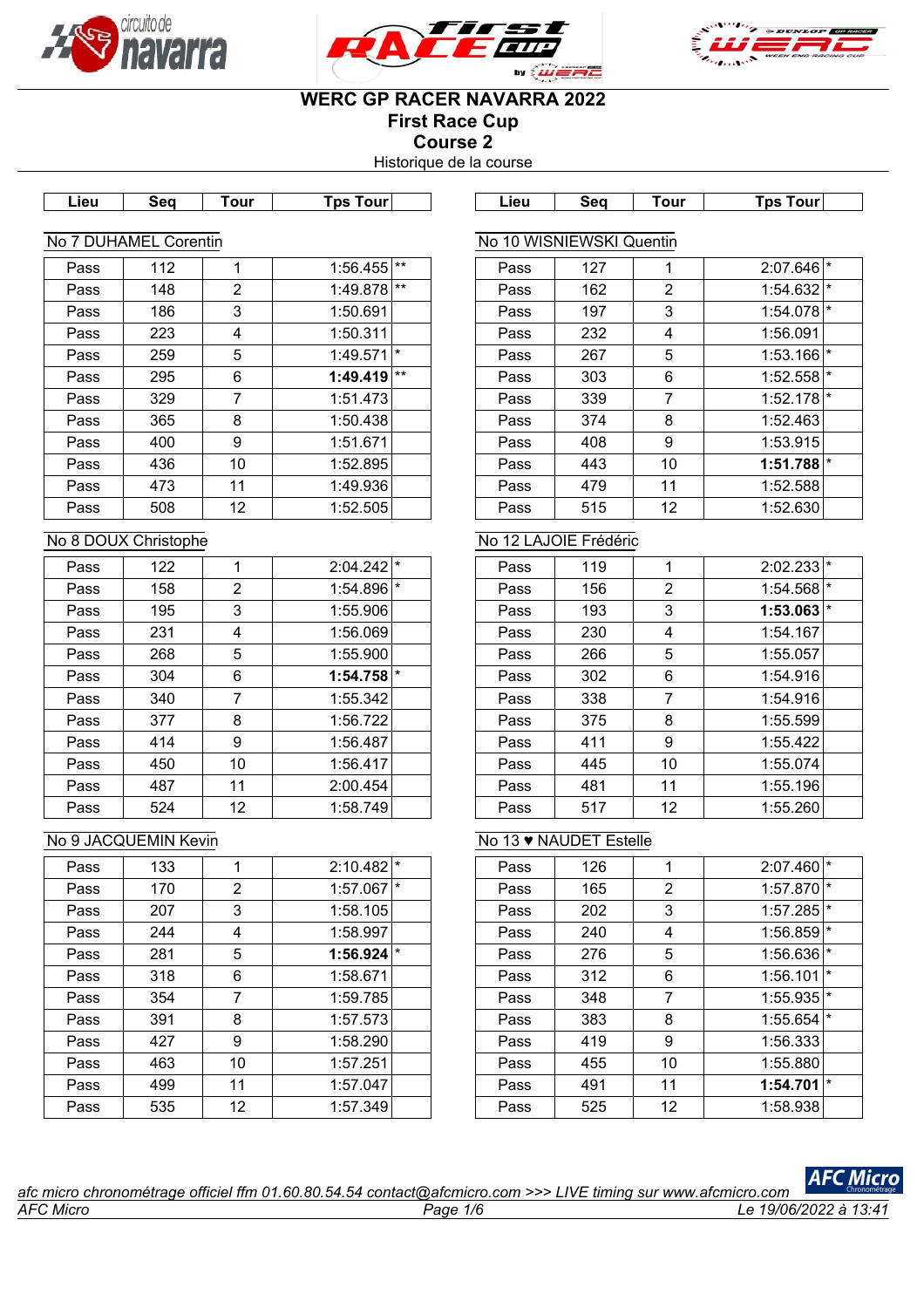





| Lieu. | Seα | Tour | Tps Tourl |  |
|-------|-----|------|-----------|--|
|       |     |      |           |  |

#### No 14 LORQUIN Jonathan

| Pass |     | 1              | 1:59.115 | $\star$  |
|------|-----|----------------|----------|----------|
| Pass | 153 | $\overline{2}$ | 1:53.671 | $\star$  |
| Pass | 192 | 3              | 1:55.636 |          |
| Pass | 229 | 4              | 1:52.520 | $^\star$ |
| Pass | 264 | 5              | 1:52.110 | $\star$  |
| Pass | 300 | 6              | 1:51.719 | $^\star$ |
| Pass | 336 | 7              | 1:51.634 | $\star$  |
| Pass | 370 | 8              | 1:51.987 |          |
| Pass | 406 | 9              | 1:50.745 | $^\star$ |
| Pass | 442 | 10             | 1:51.857 |          |
| Pass | 477 | 11             | 1:53.351 |          |
| Pass | 513 | 12             | 1:52.108 |          |

#### No 17 PENOT Joan

| Pass | 129 | 1              | 2:08.187 | $\star$ |
|------|-----|----------------|----------|---------|
| Pass | 164 | $\overline{2}$ | 1:55.694 | $\star$ |
| Pass | 201 | 3              | 1:54.799 | $\star$ |
| Pass | 236 | 4              | 1:55.742 |         |
| Pass | 272 | 5              | 1:55.282 |         |
| Pass | 305 | 6              | 1:54.726 | $\star$ |
| Pass | 341 | 7              | 1:53.861 | $\star$ |
| Pass | 376 | 8              | 1:54.240 |         |
| Pass | 412 | 9              | 1:53.128 | $\star$ |
| Pass | 446 | 10             | 1:55.776 |         |
| Pass | 482 | 11             | 1:56.679 |         |
| Pass | 518 | 12             | 1:56.000 |         |

# No 21 SIBOLDI Raphael

| Pass | 113 | 1  | 1:57.225 | $\star$ |
|------|-----|----|----------|---------|
| Pass | 149 | 2  | 1:49.625 | $***$   |
| Pass | 185 | 3  | 1:49.625 |         |
| Pass | 222 | 4  | 1:49.429 | $***$   |
| Pass | 258 | 5  | 1:49.516 |         |
| Pass | 294 | 6  | 1:49.791 |         |
| Pass | 328 | 7  | 1:49.980 |         |
| Pass | 364 | 8  | 1:48.650 | $***$   |
| Pass | 399 | 9  | 1:50.261 |         |
| Pass | 435 | 10 | 1:50.294 |         |
| Pass | 469 | 11 | 1:49.804 |         |
| Pass | 503 | 12 | 1:52.137 |         |

#### No 22 ROUZIER Olivier\*

| Pass | 46 | $2:19.816$ <sup>*</sup> |  |
|------|----|-------------------------|--|
| Pass |    | ∗اء¤7 7ט∩י?             |  |

| Lieu                | Seq | Tour   | <b>Tps Tour</b>                                          |  | Lieu | Seq | Tour | Tps Tour∣               |
|---------------------|-----|--------|----------------------------------------------------------|--|------|-----|------|-------------------------|
|                     |     |        |                                                          |  | Pass | 219 | 3    | 2:04.494                |
| 14 LORQUIN Jonathan |     |        |                                                          |  | Pass | 255 |      | 2:04.603                |
|                     |     |        |                                                          |  |      |     | 4    |                         |
| Pass                |     |        | $1:59.115$ <sup>*</sup>                                  |  | Pass | 291 | 5    | 2:03.967                |
| Pass                | 153 | 2      | $1:53.671$ <sup>*</sup>                                  |  | Pass | 327 | 6    | 2:04.484                |
| Pass                | 192 | 3      | 1:55.636                                                 |  | Pass | 363 | 7    | 2:03.453                |
|                     |     |        |                                                          |  |      |     |      |                         |
| Pass                | 229 | 4      | $1:52.520$ <sup>*</sup>                                  |  | Pass | 402 | 8    | 2:04.089                |
| Pass                | 264 | 5      | $1:52.110$ <sup>*</sup>                                  |  | Pass | 441 | 9    | $2:02.506$ <sup>*</sup> |
| Pass                | 300 | 6      | $1:51.719$ <sup>*</sup>                                  |  |      |     |      |                         |
|                     |     |        |                                                          |  | Pass | 478 | 10   | 2:03.411                |
| Pass                | 336 |        | $1:51.634$ <sup>*</sup>                                  |  | Pass | 516 | 11   | 2:03.623                |
| n.                  | 270 | $\sim$ | $\lambda$ . $\Gamma$ $\lambda$ $\Omega$ $\overline{\nu}$ |  |      |     |      |                         |

# No 24 CUSANNO Valentin

| Pass | 134 | 1              | 2:10.515<br>$\star$  |
|------|-----|----------------|----------------------|
| Pass | 171 | $\overline{2}$ | $\star$<br>1:57.655  |
| Pass | 208 | 3              | 1:58.320             |
| Pass | 243 | 4              | $\star$<br>1:57.195  |
| Pass | 279 | 5              | ∗<br>1:56.337        |
| Pass | 316 | 6              | 1:57.436             |
| Pass | 352 | 7              | 1:57.445             |
| Pass | 387 | 8              | $^\star$<br>1:56.069 |
| Pass | 424 | 9              | 1:56.928             |
| Pass | 460 | 10             | 1:57.471             |
| Pass | 496 | 11             | 1:56.930             |
| Pass | 533 | 12             | 2:00.298             |

# No 27 GAUDEY Alexandre

| Pass | 116 | 1  | 2:00.888<br>'∗          |
|------|-----|----|-------------------------|
| Pass | 152 | 2  | l *<br>1:51.397         |
| Pass | 189 | 3  | l *<br>1:51.016         |
| Pass | 226 | 4  | 1:51.688                |
| Pass | 262 | 5  | 1:51.914                |
| Pass | 298 | 6  | 1:52.990                |
| Pass | 334 | 7  | 1:51.602                |
| Pass | 368 | 8  | 1:52.140                |
| Pass | 404 | 9  | 1:51.479                |
| Pass | 439 | 10 | $1:50.996$ <sup>*</sup> |
| Pass | 475 | 11 | 1:51.365                |
| Pass | 511 | 12 | 1:53.014                |

### No 28 NOIRAY Sébastien

| Pass | 132 |   | 2:09.588                |  |
|------|-----|---|-------------------------|--|
| Pass | 169 | 2 | 1:57.543                |  |
| Pass | 206 | 3 | 1:58.108                |  |
| Pass | 242 |   | 1:57.487                |  |
| Pass | 278 | 5 | $1:57.089$ <sup>*</sup> |  |
| Pass | 314 |   | 1:57.099                |  |
| Pass | 353 |   | 1:59.112L               |  |

 $\overline{O}$ 

*AFC Micro Page 2/6 Le 19/06/2022 à 13:41 afc micro chronométrage officiel ffm 01.60.80.54.54 contact@afcmicro.com >>> LIVE timing sur www.afcmicro.com*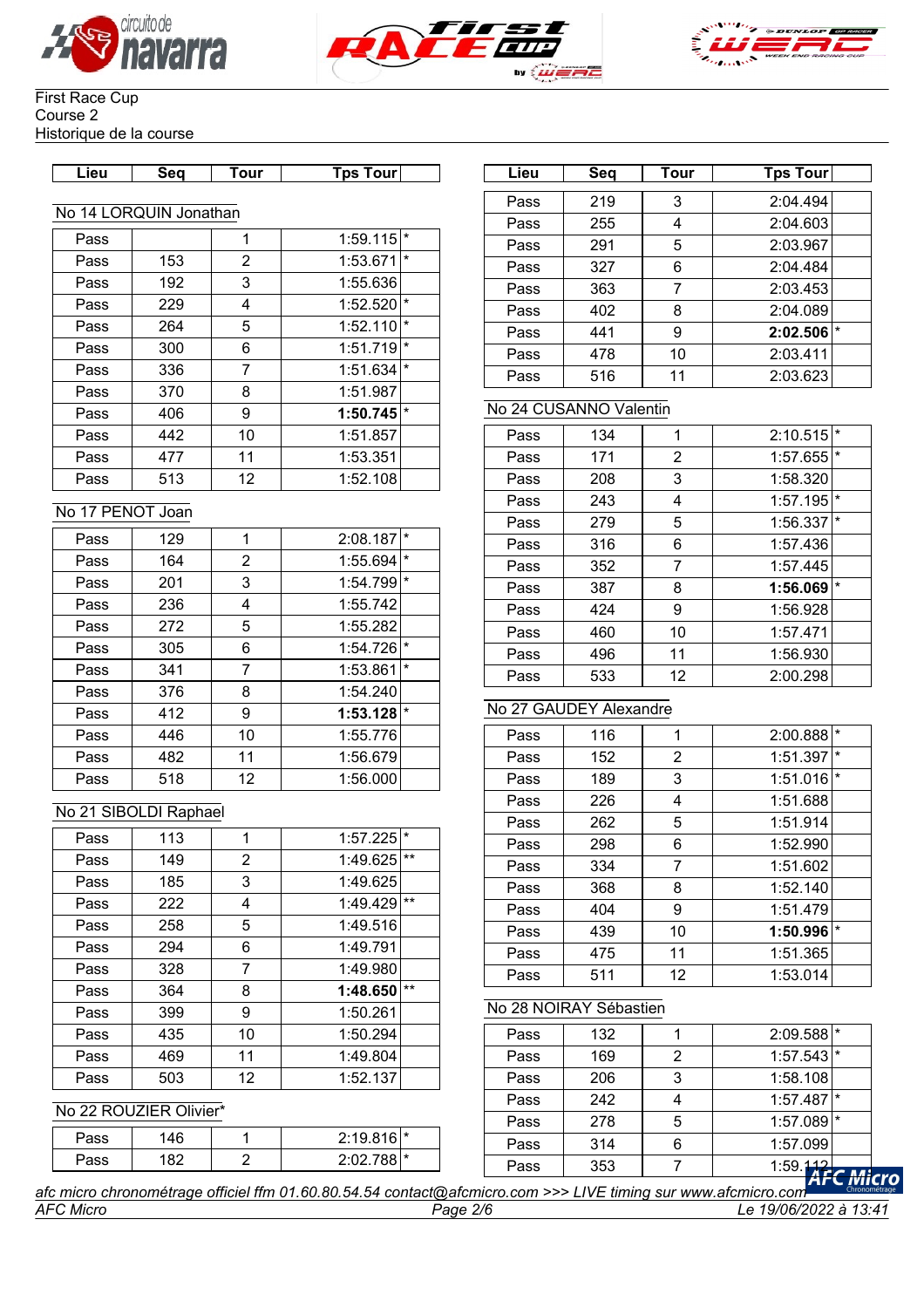





| ∟ieu | Sea | our | <b>Tour</b><br>`ps | ∟ieu | Sea | . our | our<br>`ps |
|------|-----|-----|--------------------|------|-----|-------|------------|
|      |     |     |                    |      |     |       |            |

#### No 28 NOIRAY Sébastien

| Pass | 389 |    | 1:56.241 |
|------|-----|----|----------|
| Pass | 425 |    | 1:56.968 |
| Pass | 461 | 10 | 1:57.137 |
| Pass | 497 |    | 1:56.415 |
| Pass | 532 | ィク | 1:56.998 |

## No 29 LEVOYER Valentin

| Pass | 114 | 1              | 1:57.512 | $\star$ |
|------|-----|----------------|----------|---------|
| Pass | 150 | 2              | 1:49.934 | $\star$ |
| Pass | 187 | 3              | 1:50.393 |         |
| Pass | 224 | 4              | 1:50.381 |         |
| Pass | 260 | 5              | 1:49.952 |         |
| Pass | 296 | 6              | 1:50.091 |         |
| Pass | 330 | $\overline{7}$ | 1:50.392 |         |
| Pass | 366 | 8              | 1:50.580 |         |
| Pass | 401 | 9              | 1:51.175 |         |
| Pass | 437 | 10             | 1:52.782 |         |
| Pass | 472 | 11             | 1:49.499 | $\star$ |
| Pass | 504 | 12             | 1:49.077 | $\star$ |

# No 35 LEBLONDEL Tiephaine

| Pass | 128 | 1              | 2:07.809                | $\star$ |
|------|-----|----------------|-------------------------|---------|
| Pass | 166 | $\overline{2}$ | 1:57.929                | $\star$ |
| Pass | 203 | 3              | 1:58.132                |         |
| Pass | 239 | 4              | $1:55.252$ <sup>*</sup> |         |
| Pass | 275 | 5              | 1:54.533                | $\star$ |
| Pass | 311 | 6              | 1:55.413                |         |
| Pass | 346 | 7              | 1:55.683                |         |
| Pass | 381 | 8              | 1:55.571                |         |
| Pass | 417 | 9              | $1:54.473$ <sup>*</sup> |         |
| Pass | 453 | 10             | 1:55.058                |         |
| Pass | 486 | 11             | 1:55.374                |         |
| Pass | 521 | 12             | 1:53.921                | $\star$ |

## No 43 LAPORTE Matthieu

|--|--|--|--|--|

# No 49 VEILLON Rémi\*

| Pass | 136 | $2:11.053$ <sup>*</sup> |
|------|-----|-------------------------|
| Pass | 173 | 1:58.891                |
| Pass | 210 | 1:58.101                |
| Pass | 247 | 1:58.507                |
| Pass | 284 | 1:58.411                |
| Pass | 320 | 1:59.082                |

| Lieu | Seq | Tour | Tps Tour∣ |
|------|-----|------|-----------|
|      |     |      |           |
| Pass | 355 |      | 1:57.209  |
| Pass | 390 | 8    | 1:55.956  |
| Pass | 426 |      | 1:57.223  |
| Pass | 462 | 10   | 1:57.194  |
| Pass | 498 | 11   | 1:56.668  |
| Pass | 534 | 12   | 1:57.007  |

#### No 53 REVOLTE Clement

| Pass | 117 | 1  | $\star$<br>2:01.110 |
|------|-----|----|---------------------|
| Pass | 154 | 2  | $\star$<br>1:52.618 |
| Pass | 190 | 3  | $\star$<br>1:52.204 |
| Pass | 227 | 4  | $\star$<br>1:52.107 |
| Pass | 263 | 5  | $\star$<br>1:51.676 |
| Pass | 299 | 6  | 1:53.305            |
| Pass | 335 | 7  | 1:52.688            |
| Pass | 369 | 8  | 1:52.010            |
| Pass | 405 | 9  | $\star$<br>1:50.928 |
| Pass | 440 | 10 | 1:51.518            |
| Pass | 476 | 11 | 1:52.060            |
| Pass | 512 | 12 | 1:52.636            |

# No 54 GUERLOT Cédric\*

| Pass | 137 | 1  | 2:12.492<br>l *     |
|------|-----|----|---------------------|
| Pass | 176 | 2  | $\star$<br>1:59.851 |
| Pass | 214 | 3  | 2:00.061            |
| Pass | 251 | 4  | 2:03.810            |
| Pass | 288 | 5  | 2:01.529            |
| Pass | 324 | 6  | 2:00.862            |
| Pass | 361 | 7  | 2:01.359            |
| Pass | 397 | 8  | 2:00.252            |
| Pass | 433 | 9  | 1:59.903            |
| Pass | 470 | 10 | 1:57.579<br>$\star$ |
| Pass | 507 | 11 | 1:55.709            |

### No 59 ROGER Gwenael

| Pass | 143 | 1  | 2:15.265 |         |
|------|-----|----|----------|---------|
| Pass | 179 | 2  | 2:00.724 |         |
| Pass | 215 | 3  | 1:58.746 | $\star$ |
| Pass | 250 | 4  | 2:00.809 |         |
| Pass | 286 | 5  | 2:00.506 |         |
| Pass | 322 | 6  | 1:58.924 |         |
| Pass | 358 | 7  | 1:58.840 |         |
| Pass | 395 | 8  | 1:58.616 | $\star$ |
| Pass | 431 | 9  | 1:59.359 |         |
| Pass | 467 | 10 | 2:00.054 |         |
| Pass | 505 | 11 | 2:00.0   |         |

 $\overline{O}$ 

*AFC Micro Page 3/6 Le 19/06/2022 à 13:41 afc micro chronométrage officiel ffm 01.60.80.54.54 contact@afcmicro.com >>> LIVE timing sur www.afcmicro.com*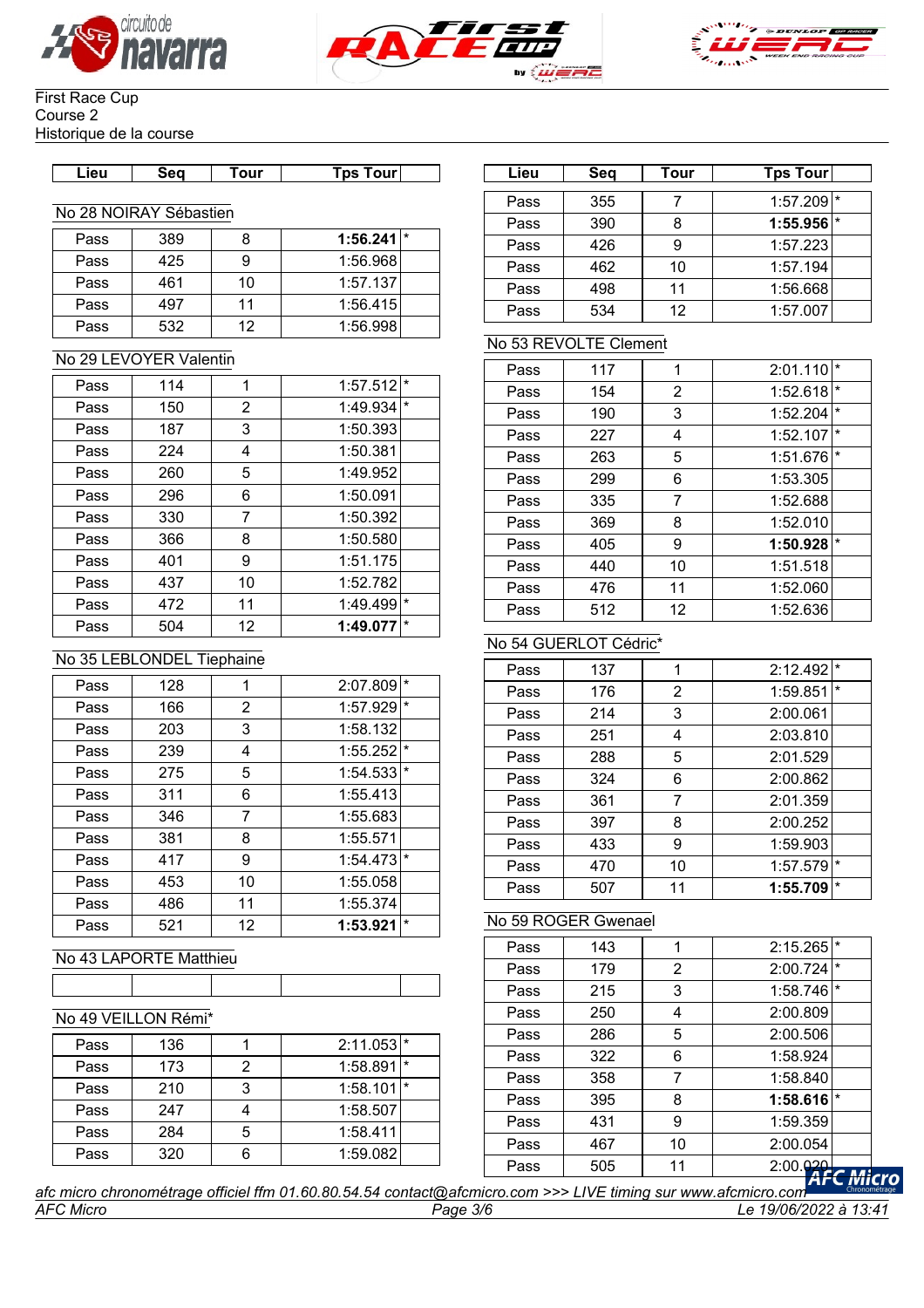





| -ieu | sea | Tour | Tɒs Tour⊺ |  |
|------|-----|------|-----------|--|
|      |     |      |           |  |

#### No 63 LEGRAND Julien

| Pass | 145 |    | $\star$<br>2:19.697 |  |
|------|-----|----|---------------------|--|
| Pass | 183 | 2  | $\star$<br>2:08.428 |  |
| Pass | 220 | 3  | $\star$<br>2:07.822 |  |
| Pass | 257 | 4  | 2:08.664            |  |
| Pass | 293 | 5  | 2:09.175            |  |
| Pass | 332 | 6  | 2:08.098            |  |
| Pass | 372 | 7  | 2:08.359            |  |
| Pass | 410 | 8  | $\star$<br>2:07.052 |  |
| Pass | 447 | 9  | $\star$<br>2:05.920 |  |
| Pass | 489 | 10 | $\star$<br>2:05.787 |  |
| Pass | 530 | 11 | 2:07.772            |  |

#### No 77 PENACHO Michael\*

| Pass | 125 | 1              | 2:05.973 | $\star$  |
|------|-----|----------------|----------|----------|
| Pass | 161 | $\overline{2}$ | 1:55.432 | $^\star$ |
| Pass | 198 | 3              | 1:55.761 |          |
| Pass | 235 | 4              | 1:56.637 |          |
| Pass | 270 | 5              | 1:55.555 |          |
| Pass | 306 | 6              | 1:55.782 |          |
| Pass | 342 | 7              | 1:54.567 | $\star$  |
| Pass | 378 | 8              | 1:54.504 | $\star$  |
| Pass | 413 | 9              | 1:55.435 |          |
| Pass | 449 | 10             | 1:55.545 |          |
| Pass | 483 | 11             | 1:55.964 |          |
| Pass | 519 | 12             | 1:54.629 |          |

# No 84 RODRIGUES Steve

| Pass | 141 |    | $\star$<br>2:13.946 |  |
|------|-----|----|---------------------|--|
| Pass | 181 | 2  | $\star$<br>2:03.004 |  |
| Pass | 218 | 3  | $\star$<br>2:00.722 |  |
| Pass | 254 | 4  | 2:01.360            |  |
| Pass | 290 | 5  | $\star$<br>2:00.643 |  |
| Pass | 326 | 6  | 2:00.732            |  |
| Pass | 362 | 7  | $\star$<br>2:00.518 |  |
| Pass | 398 | 8  | $\star$<br>2:00.143 |  |
| Pass | 434 | 9  | 2:00.146            |  |
| Pass | 471 | 10 | 1:59.186<br>$\star$ |  |
| Pass | 509 | 11 | 2:00.355            |  |

### No 86 DOUDOUX Jérôme

| Pass | 131 | $2:09.433$ <sup>*</sup> |
|------|-----|-------------------------|
| Pass | 168 | $1:57.373*$             |
| Pass | 205 | 1:58.101                |
| Pass | 241 | $1:57.131$ <sup>*</sup> |

| Lieu | Seq               | <b>Tour</b> | Tps Tour                | Lieu | Seq | <b>Tour</b> | Tps Tour                |
|------|-------------------|-------------|-------------------------|------|-----|-------------|-------------------------|
|      |                   |             |                         | Pass | 277 | 5           | $1:55.684$ <sup>*</sup> |
|      | 63 LEGRAND Julien |             |                         | Pass | 313 | 6           | 1:56.385                |
| Pass | 145               |             | $2:19.697$ <sup>*</sup> | Pass | 349 |             | 1:57.144                |
| Pass | 183               | 2           | $2:08.428$ <sup>*</sup> | Pass | 386 | 8           | 1:58.998                |
| Pass | 220               | 3           | $2:07.822$ <sup>*</sup> | Pass | 422 | 9           | 1:57.123                |
| Pass | 257               | 4           | 2:08.664                | Pass | 459 | 10          | 1:57.251                |
| Pass | 293               | 5           | 2:09.175                | Pass | 495 | 11          | 1:57.274                |
| Pass | 332               | 6           | 2:08.098                | Pass | 531 | 12          | 1:57.727                |
|      |                   |             |                         |      |     |             |                         |

# No 89 GALVEZ Eddy

| Pass | 115 | 1              | 1:58.326<br>$\star$     |
|------|-----|----------------|-------------------------|
| Pass | 151 | $\overline{2}$ | $1:50.142$ <sup>*</sup> |
| Pass | 188 | 3              | 1:50.157                |
| Pass | 225 | 4              | 1:50.912                |
| Pass | 261 | 5              | 1:50.684                |
| Pass | 297 | 6              | 1:51.618                |
| Pass | 333 | 7              | 1:52.022                |
| Pass | 367 | 8              | 1:52.770                |
| Pass | 403 | 9              | 1:52.049                |
| Pass | 438 | 10             | 1:51.513                |
| Pass | 474 | 11             | 1:52.217                |
| Pass | 510 | 12             | 1:52.047                |

## No 90 MICHEL Jean-Baptiste

| Pass | 139 | 1  | 2:12.545 | $\star$  |
|------|-----|----|----------|----------|
| Pass | 175 | 2  | 1:58.447 | $\star$  |
| Pass | 212 | 3  | 1:58.313 | $\star$  |
| Pass | 248 | 4  | 1:57.482 | $\star$  |
| Pass | 282 | 5  | 1:55.219 | $\star$  |
| Pass | 317 | 6  | 1:56.469 |          |
| Pass | 350 | 7  | 1:55.185 | $\star$  |
| Pass | 385 | 8  | 1:54.953 | $^\star$ |
| Pass | 421 | 9  | 1:57.015 |          |
| Pass | 458 | 10 | 1:58.014 |          |
| Pass | 494 | 11 | 1:57.045 |          |
| Pass | 529 | 12 | 1:55.897 |          |

### No 99 BAPTISTA Philippe

| Pass | 130 | $2:09.028$ <sup>*</sup> |  |
|------|-----|-------------------------|--|
| Pass | 167 | $1:57.487$ <sup>*</sup> |  |
| Pass | 204 | 1:57.754                |  |

### No 120 FOULONNEAU Stéphane

| Pass | 144 | 2:15.514                |   |  |
|------|-----|-------------------------|---|--|
| Pass | 180 | $2:00.611$ <sup>*</sup> |   |  |
| Pass | 217 | $2:00.519$ <sup>*</sup> |   |  |
|      |     |                         | . |  |

*AFC Micro Page 4/6 Le 19/06/2022 à 13:41 afc micro chronométrage officiel ffm 01.60.80.54.54 contact@afcmicro.com >>> LIVE timing sur www.afcmicro.com*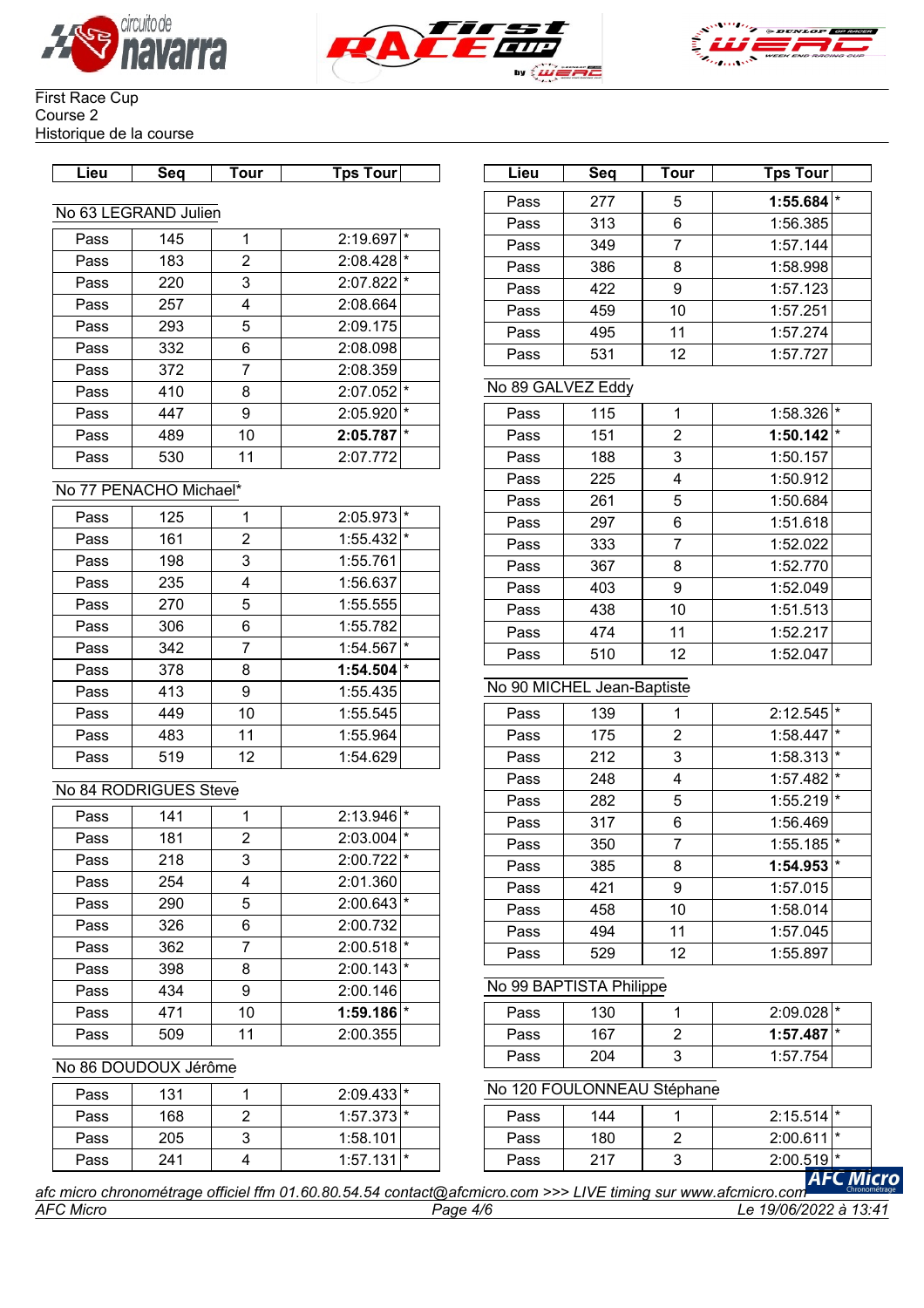





| Lieu | Sea | Tour | Tps Tourl |  |
|------|-----|------|-----------|--|
|      |     |      |           |  |

#### No 120 FOULONNEAU Stéphane

| Pass | 252 |    | 2:00.171                | $\star$ |
|------|-----|----|-------------------------|---------|
| Pass | 287 | 5  | 1:59.860                | $\star$ |
| Pass | 323 | 6  | $1:58.812$ <sup>*</sup> |         |
| Pass | 359 | 7  | 1:58.647                | $\star$ |
| Pass | 394 | 8  | 1:57.436                | $\star$ |
| Pass | 430 | 9  | 1:55.423                | $\star$ |
| Pass | 466 | 10 | 1:55.123                | $\star$ |
| Pass | 502 | 11 | 1:55.986                |         |
| Pass | 538 | 12 | 1:58.949                |         |

# No 121 CHERRAK Jamel

| Pass | 121 | 1              | $\star$<br>2:03.530 |         |
|------|-----|----------------|---------------------|---------|
| Pass | 157 | $\overline{2}$ | 1:55.454            | $\star$ |
| Pass | 194 | 3              | 1:55.730            |         |
| Pass | 233 | 4              | 1:57.977            |         |
| Pass | 269 | 5              | 1:56.033            |         |
| Pass | 309 | 6              | 1:58.737            |         |
| Pass | 345 | 7              | 1:56.436            |         |
| Pass | 382 | 8              | 1:56.735            |         |
| Pass | 418 | 9              | 1:56.079            |         |
| Pass | 454 | 10             | 1:55.674            |         |
| Pass | 488 | 11             | 1:55.992            |         |
| Pass | 523 | 12             | 1:56.972            |         |

# No 124 CHAPRON Julien

#### No 129 FAYET Adrien\*

| Pass | 123 | 1  | $\star$<br>2:04.244 |
|------|-----|----|---------------------|
| Pass | 160 | 2  | $\star$<br>1:56.714 |
| Pass | 199 | 3  | 1:57.207            |
| Pass | 237 | 4  | I∗<br>1:56.705      |
| Pass | 273 | 5  | $\star$<br>1:55.978 |
| Pass | 310 | 6  | 1:57.142            |
| Pass | 347 | 7  | 1:57.098            |
| Pass | 384 | 8  | 1:59.796            |
| Pass | 420 | 9  | 1:56.288            |
| Pass | 456 | 10 | 1:57.219            |
| Pass | 492 | 11 | $\star$<br>1:54.847 |
| Pass | 526 | 12 | 1:56.473            |

## No 144 POMMIER Nicolas

| Pass | 18  | $.243$ <sup>*</sup><br>2:01 |  |
|------|-----|-----------------------------|--|
| Pass | .55 | $1:53.370$ *                |  |

| Lieu | Seq                     | Tour | <b>Tps Tour</b>         | Lieu | Seq | <b>Tour</b> | Tps Tour                |
|------|-------------------------|------|-------------------------|------|-----|-------------|-------------------------|
|      |                         |      |                         | Pass | 191 | 3           | $1:52.674$ <sup>*</sup> |
|      | 120 FOULONNEAU Stéphane |      |                         | Pass | 228 | 4           | 1:53.187                |
| Pass | 252                     | 4    | $2:00.171$ <sup>*</sup> | Pass | 265 | 5           | 1:53.755                |
| Pass | 287                     | 5    | $1:59.860$ <sup>*</sup> | Pass | 301 | 6           | 1:55.600                |
| Pass | 323                     | 6    | $1:58.812$ <sup>*</sup> | Pass | 337 | 7           | 1:53.713                |
| Pass | 359                     |      | $1:58.647$ <sup>*</sup> | Pass | 373 | 8           | 1:54.089                |
| Pass | 394                     | 8    | $1:57.436$ <sup>*</sup> | Pass | 407 | 9           | 1:56.838                |
| Pass | 430                     | 9    | $1:55.423$ <sup>*</sup> | Pass | 444 | 10          | 1:54.398                |
| Pass | 466                     | 10   | $1:55.123$ <sup>*</sup> | Pass | 480 | 11          | 1:52.738                |
| Pass | 502                     | 11   | 1:55.986                | Pass | 514 | 12          | $1:52.154$ <sup>*</sup> |
|      |                         |      |                         |      |     |             |                         |

# No 147 ♥ BEARD Lorelei

| Pass | 135 | 1  | 2:10.918<br>$\star$ |
|------|-----|----|---------------------|
| Pass | 172 | 2  | $\star$<br>1:58.004 |
| Pass | 209 | 3  | $\star$<br>1:57.982 |
| Pass | 245 | 4  | 1:58.472            |
| Pass | 283 | 5  | 1:58.823            |
| Pass | 319 | 6  | 1:59.051            |
| Pass | 356 | 7  | 1:58.983            |
| Pass | 392 | 8  | $\star$<br>1:57.491 |
| Pass | 428 | 9  | 1:57.946            |
| Pass | 464 | 10 | 1:58.966            |
| Pass | 500 | 11 | 1:59.850            |
| Pass | 536 | 12 | 1:59.709            |

# No 187 MARTINEZ Raphael

| Pass | 138 | 1  | $\star$<br>2:12.487  |  |
|------|-----|----|----------------------|--|
| Pass | 174 | 2  | $\star$<br>1:58.314  |  |
| Pass | 211 | 3  | $\star$<br>1:57.471  |  |
| Pass | 246 | 4  | $\star$<br>1:57.119  |  |
| Pass | 280 | 5  | $\star$<br>1:55.914  |  |
| Pass | 315 | 6  | $\star$<br>1:55.746  |  |
| Pass | 351 | 7  | 1:57.473             |  |
| Pass | 388 | 8  | 1:57.520             |  |
| Pass | 423 | 9  | $\star$<br>1:55.403  |  |
| Pass | 457 | 10 | $^\star$<br>1:55.042 |  |
| Pass | 493 | 11 | 1:55.776             |  |
| Pass | 527 | 12 | 1:56.737             |  |

#### No 188 ♥ NAHAJCZUK Aurélie\*

| Pass | 140 | $2:13.732$ <sup>*</sup> |  |
|------|-----|-------------------------|--|
| Pass | 177 | $1:58.837$ <sup>*</sup> |  |
| Pass | 213 | 1:58.345                |  |
| Pass | 249 | $1:57.664$ <sup>*</sup> |  |
| Pass | 285 | 1:57.882                |  |
| Pass | 321 | 1:59.251                |  |
|      |     |                         |  |

Ó.

*AFC Micro Page 5/6 Le 19/06/2022 à 13:41 afc micro chronométrage officiel ffm 01.60.80.54.54 contact@afcmicro.com >>> LIVE timing sur www.afcmicro.com*